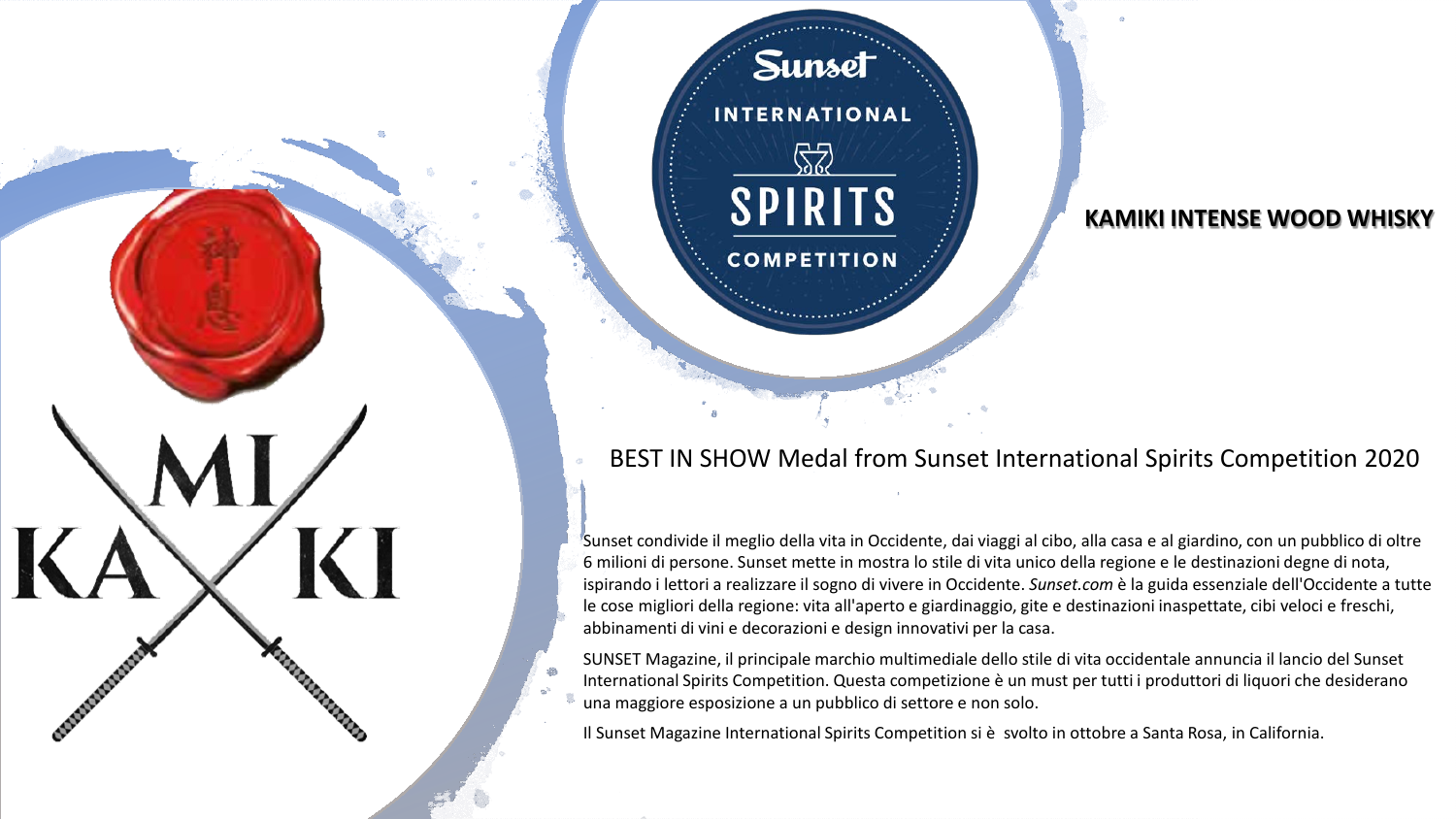

## **KAMIKI INTENSE WOOD has been awarded "BEST IN SHOW" from Sunset International Spirits Competition.**

Osaka, JAPAN, 23th November 2020, Kamiki Intense Wood whisky is awarded **Best in Show** in Luxury Japanese Whisky category, from one of the important international competitions which is sponsored by Sunset Magazine, the leading media brand of the Western lifestyle – Sunset International Spirits Competition 2020!



### **About.Kamiki Intense Wood Whisky**

Kamiki INTENSE is an exclusive version of Kamiki ORIGINAL whisky has a smooth taste, complex flavor and driven by pure malted barley. There is no age statement on the product. It has been aged in oak barrels minimum of three years and second aged in non-charred local cedar casks longer than Kamiki ORIGINAL for bolder taste lovers For further information please visit [www.kamikiwhisky.com](http://www.kamikiwhisky.com/)

### **About Sunset International Spirits Competition 2020:**

SUNSET Magazine, the leading media brand of the Western lifestyle, is the proud sponsor of the Sunset International Wine Competition and Sunset International Spirits Competition. For further information please visit:<https://www.winecompetitions.com/>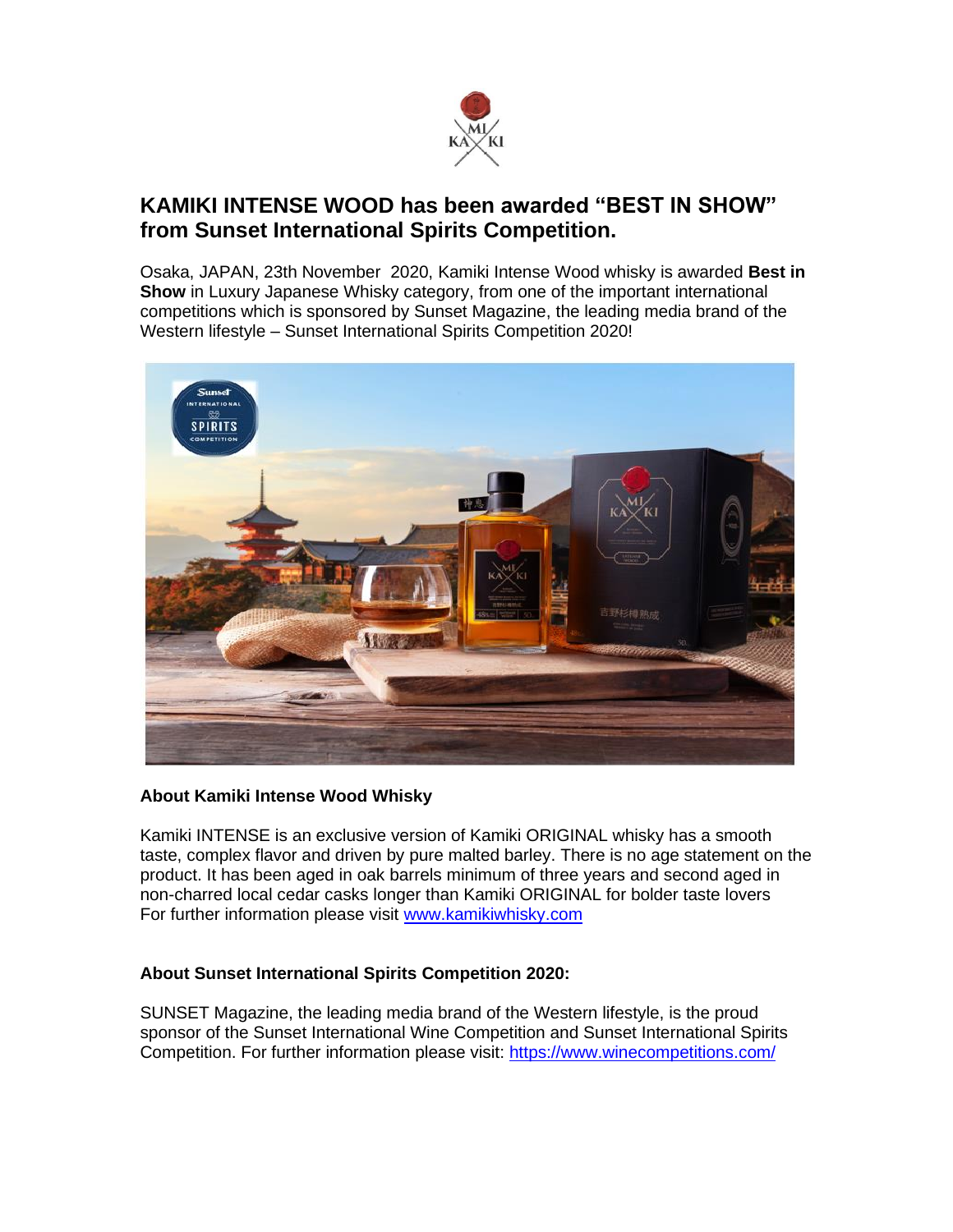

## **KAMIKI INTENSE WOOD has been awarded "BEST IN SHOW"from Sunset International Spirits Competition.**

Osaka, JAPAN, 23th November 2020, Kamiki Intense Wood whisky ha ricevuto il premio **Best in Show** nella categoria Luxury Japanese Whisky, da uno delle competizioni internazionali più importanti che è sponsorizzato da Sunset Magazine, il marchio leader dei media del "Western lifestyle" – Sunset International Spirits Competition 2020!



### **Kamiki Intense Wood Whisky**

Kamiki INTENSE è una versione "esclusiva" Kamiki ORIGINAL whisky ha un gusto morbido, un sapore complesso e spinto da puro malto d'orzo. È stato invecchiato in botti di rovere minimo di tre anni e un secondo invecchiamento in botti di cedro locale non carbonizzato più a lungo del Kamiki ORIGINAL per gli amanti del gusto più audaci. per informazioni visita: www.kami[kiwhisky.com](http://www.kamikiwhisky.com/)

#### **Sunset International Spirits Competition 2020:**

SUNSET Magazine, il marchio leader dei media del Western lifestyle, è l'orgoglioso sponsor di Sunset International Wine Competition and Sunset International Spirits Competition. per informazioni visita: https://ww[w.winecompetitions.com/](https://www.winecompetitions.com/)